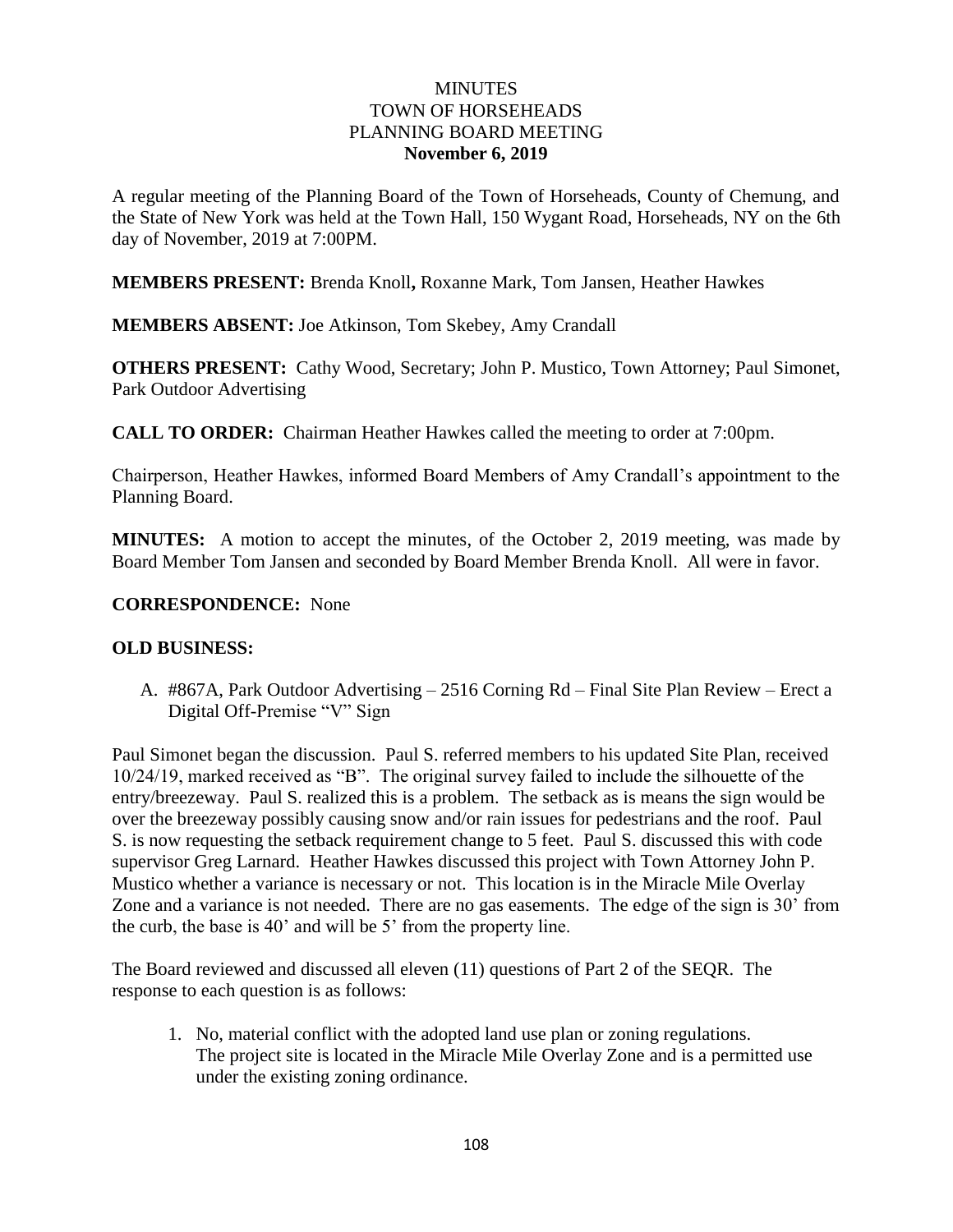- 2. No, the project is consistent with use. The project will have minimal/small impact upon the land use.
- 3. No, will action impair the character or quality of the existing community. The project may improve the existing community.
- 4. No, action will have an impact on the environmental characteristics that caused the establishment of a Critical Environment Area (CEA). There are no CEAs located in Chemung County.
- 5. No, action will result in an adverse change in the existing level of traffic or affect existing infrastructure for mass transit, biking or walkway. The level of service will have minimal/small impact upon the community.
- 6. No or small, action will cause an increase in the use of energy and it fails to incorporate reasonably available energy conservation or renewable energy opportunities. New York State's energy code requirements must be followed.
- 7. No, action will impact existing public or private water supplies or public or private wastewater treatment utilities beyond the current ability of the suppliers to accommodate.
- 8. No, impact on the character or quality of important historic, archaeological, architectural or aesthetic resources.
- 9. No, adverse impact upon natural resource. No wetlands in the area.
- 10. No, increase in the potential for erosion, flooding or drainage problems. All drainage must be kept on property during and after construction.
- 11. No, action would create a hazard to environmental resources or human health.

Part 3 of the SEQR is the Lead Agency's determination of significance summary. As a result, of the discussion of Part 2 of the SEQR, the Planning Board determined, based on the information and analysis above the proposed action will not result in any significant adverse environmental impacts. Chairperson Heather Hawkes check marked the appropriate box, signed and dated the SEQR, November 6, 2019. This project was classified as an unlisted action by the Planning Board in accordance with the State Environmental Review. It will not have any significant adverse environmental impacts.

**A motion to Accept SEQR was made by:** Board Member Roxanne Mark and Seconded by Board Member Tom Jansen.

#### **Resolution #14 of 2019**

# **RESOLUTION TO APPROVE #867A, PARK OUTDOOR ADVERTISING – 2516 CORNING ROAD - FINAL SITE PLAN REVIEW– ERECT A DIGITAL OFF-PREMISE "V" SIGN**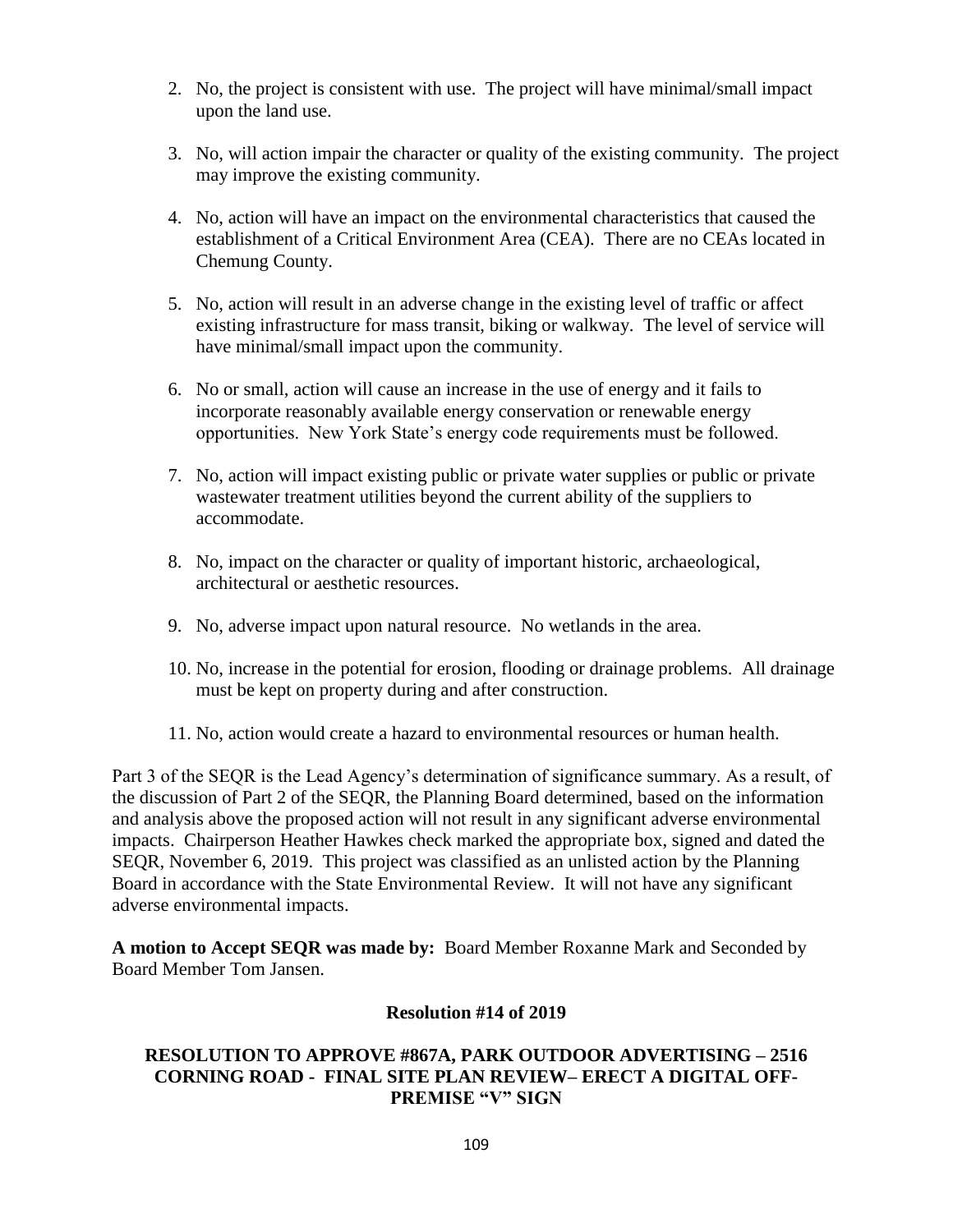**WHEREAS,** Park Outdoor Advertising, made application to Erect a Digital Off-Premise "V" Sign, 2516 Corning Rd, by way of application, dated, October 2, 2019, SEQR, dated October 2, 2019, Tax Map, received October 2, 2019, dated May 24, 2017, Job #17189, marked received as "A", Schematic, received October 2, 2019, dated September 17, 2018, marked received as "A", Pictures of the area, received October 2, 2019, marked received as "A" and

**WHEREAS**, the location is located in the Miracle Mile Overlay Zone, and

**WHEREAS**, by Resolution #10 of 2019, the Planning Board made a positive recommendation to the Town Board to amend zoning code to include language for digital signs, Chapter 152 Signs, and

**WHEREAS**, by Resolution #132 of 2019 the Town Board approved amending the Highway Corridor Overlay Zone (HCOD) §204-73.6(G) SIGNAGE, and

**WHEREAS,** on October 2, 2019, Paul Simonet, representing Park Outdoor Advertising, appeared before the Planning Board and a discussion was held, and

**WHEREAS,** the digital sign will be 20' tall, 10' x 10', a back to back "V" sign, and

**WHEREAS,** on October 3, 2019, a referral was sent to the Chemung County Planning Board, and

**WHEREAS,** on October 3, 2019, a Digital Billboard Model Specification was received and a Sign Frame Elevation Schematic was received, marked received as "B", and

**WHEREAS,** on October 24, 2019, a summary titled Chemung County Planning Board Talking Points and Updated Tax Map, dated May 24, 2017, Job #17189, marked received as "B", and

**WHEREAS,** on October 31, 2019, the Chemung County Planning Board responded recommending local determination, stating no countywide or inter-municipal impact, and

**WHEREAS,** the applicant will apply for a proper sign permit prior to construction, and

**WHEREAS,** on November 6, 2019, Paul Simonet, representing Park Outdoor Advertising, appeared before the Planning Board and a discussion was held, and

**WHEREAS,** the front setback is 5', side setback north side is 45' and the south side is 38', and

**WHEREAS,** on November 6, 2019, after review of the SEQR, the Planning Board, as lead agency, has determined the project is an unlisted action and will not have a coordinated review pursuant to Part 617, Article 8 (SEQRA) of Environmental Conservation Law and project will not have a significant adverse environmental impact. A negative declaration is issued for project, and

**WHEREAS,** the Planning Board has duly considered the same, and